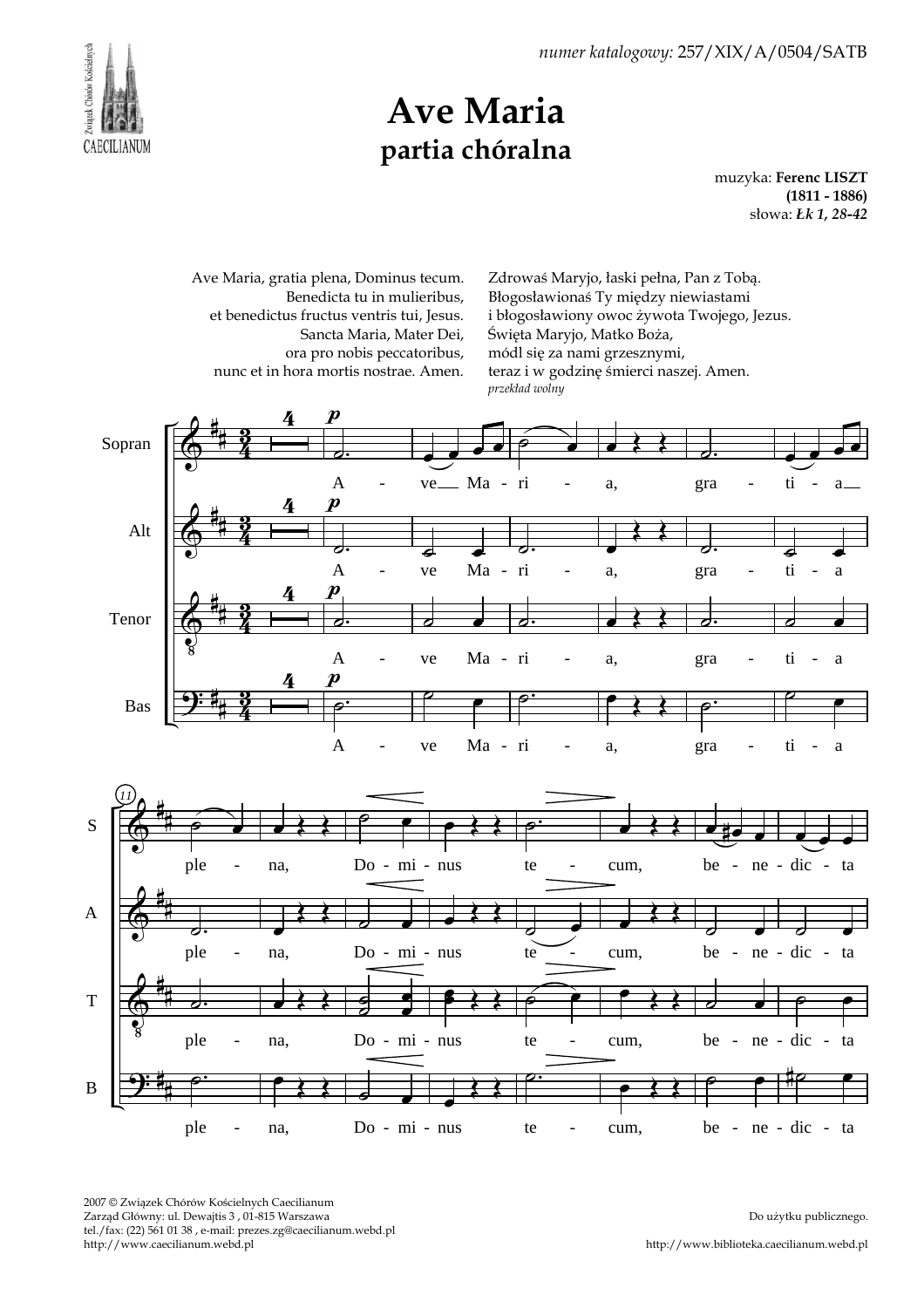Ave Maria - Ferenc LISZT



 $\overline{C}$ 

- ta Ma - ri - a, ma - - - ter De -

- ta Ma - ri - a, ma - - - ter De -

ma -

<u>۔</u>

ma

a,

œ

a,

 $\overline{\mathbf{P}}$ 

B

# #  $\boldsymbol{p}$ 

Sanc

ta Ma

ta Ma

œ

ri

to.

ri

ِ<br>ص

˙.

Sanc

De

i:

œ

i:

 $\overline{\mathbf{t}}$ 

 $\sharp \rho \colon$ 

De

ter

œ

ter

˙